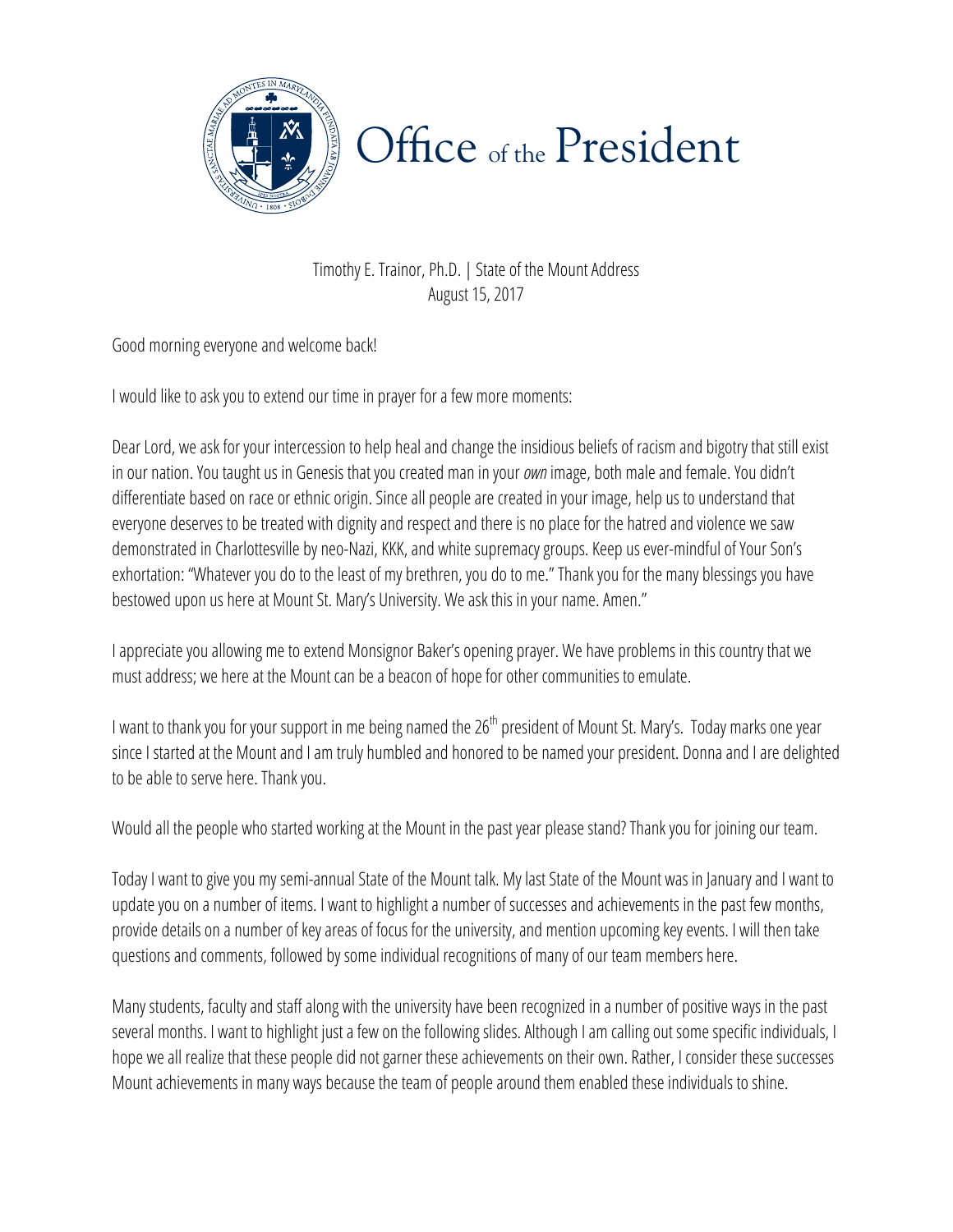

### Student academic achievements

Brigid Flay, Samantha Solis and Alyse Spiehler were all named Fulbright Finalists for English Teaching Assistant (ETA) Programs through the Fulbright U.S. Student Program. The ETA programs enable award winners to join local English teachers in their respective countries to provide assistance through teaching the English language as well as communicating and representing American culture.

Elizabeth Boyle, C'19, and Sydney Johnson, C'19, were selected as Fulbright US-UK scholars and studied for one month in the U.K. this summer.

Three of our students had an opportunity to gain valuable experience in Maryland's public and social sectors, including the governor's office, department of transportation and nonprofit sector as Public Service Scholars.

#### Faculty achievements

Many of our faculty also received accolades and recognition, and here are a few highlights. Our own Fr. Jim met and spoke with Pope Francis this summer, and he was selected as the coach of the year in our club hockey conference. That is one well-rounded person!

For a week in June, Drs. Elizabeth Strauss, Denise Obinna and Kristen Urban met with 40 colleagues from five countries at Notre Dame University's KROC Institute of Peace, and explored a range of topics in the 2017 Summer Institute for Faculty, "Teaching Peace in the 21st Century."

Professor Josh Hochschild was appointed to the board of trustees of the American Academy for Liberal Education.

Since last year, Joe Vince has been assisting the Los Angeles Police Department in methods to utilize crime data as an aide in reducing firearms-related crime in their city.

systematic and moral theology and department chair of moral theology at the seminary for the 2017-18 academic year as Oxford University, the oldest university in the English-speaking world, invited John D. Love, S.T.D., associate professor of a visiting research scholar.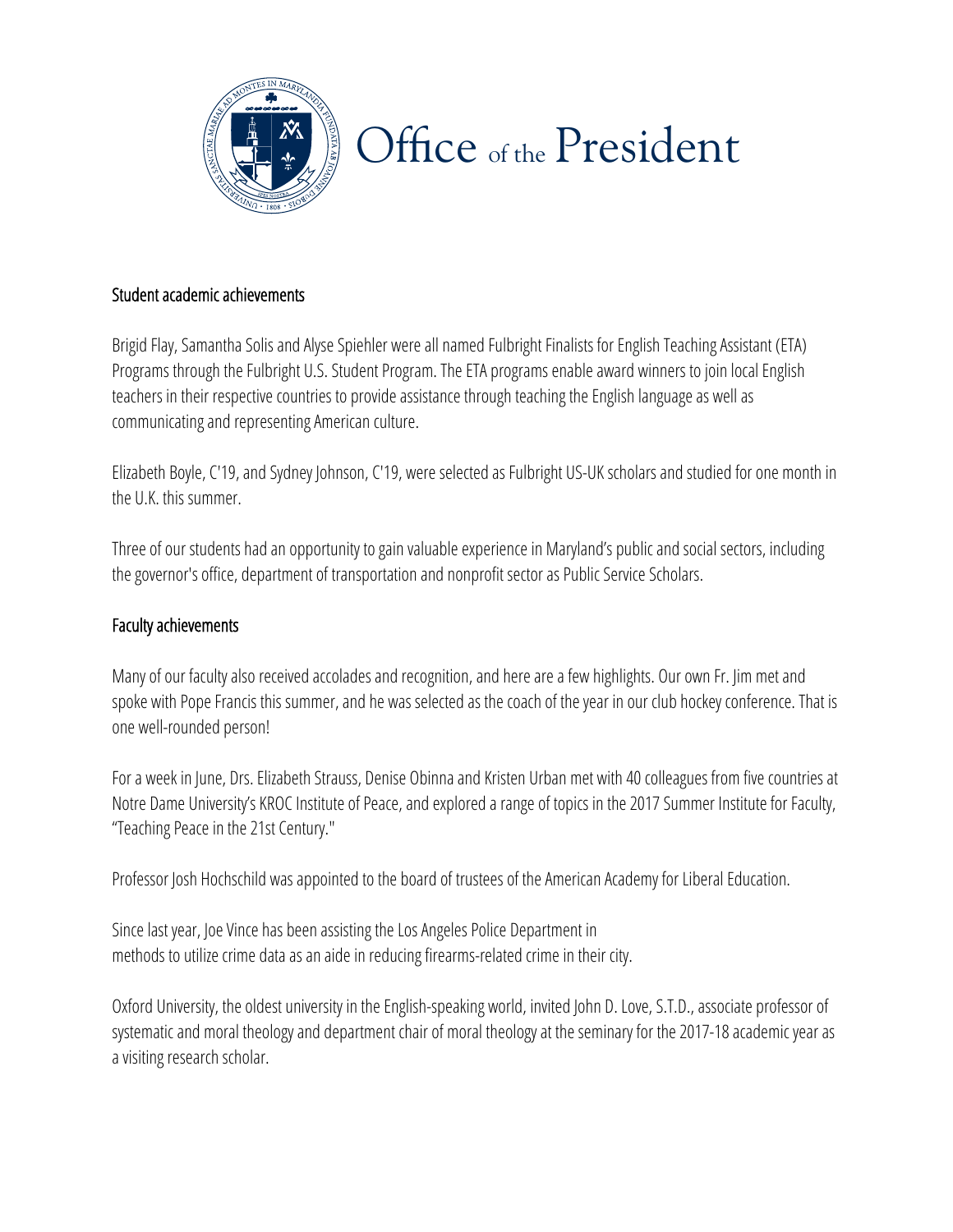

#### Athletic achievements

We also had many successes on and off the 'fields of friendly strife' recently. Of course our men's basketball team won the Northeast Conference regular season and tournament championship, one NCAA game and captured national attention against Villanova, the tournament's No. 1 overall seed. Coach Jamion Christian was named NEC Coach of the Year and was the Ben Jobe Award recipient, given to the top minority coach in men's Division I basketball presented by CollegeInsider.com.

Our men's rugby sevens team won the 2017 Collegiate Challenge Cup Philly Division Championship after their 15-12 win over Fordham.

Seniors Natalia Hinton, C'17, Julian Woods, C'17, and Kelly Yanucil, C'17, of the Mount track and field team earned U.S. Track & Field and Cross Country Coaches Association All-Academic honors.

Rachel Heinze, C'17, was the NEC Player of the Year in softball, and Sarah Bonson, C'17, was the NEC Scholar-Athlete of the Year, a tremendous recognition.

#### University achievements

I also want to mention some other recognitions for the Mount. We created articulation agreements with Frederick Community College to enable students there studying cybersecurity and biology to transfer seamlessly to the Mount. We have more programs in the liberal arts where we have crafted similar agreements.

We recently welcomed the first director of the Palmieri Center for Entrepreneurship, Christine Adamow. The interdisciplinary major in entrepreneurship that will be spearheaded by Christine and this center was recently approved by the Maryland Higher Education Commission.

professional development education to selective cohorts of its teachers. AACPS teachers will now have a way to obtain a The Mount was selected by Anne Arundel County Public Schools (AACPS) through a competitive proposal to provide master's degree in education taught by our outstanding education faculty.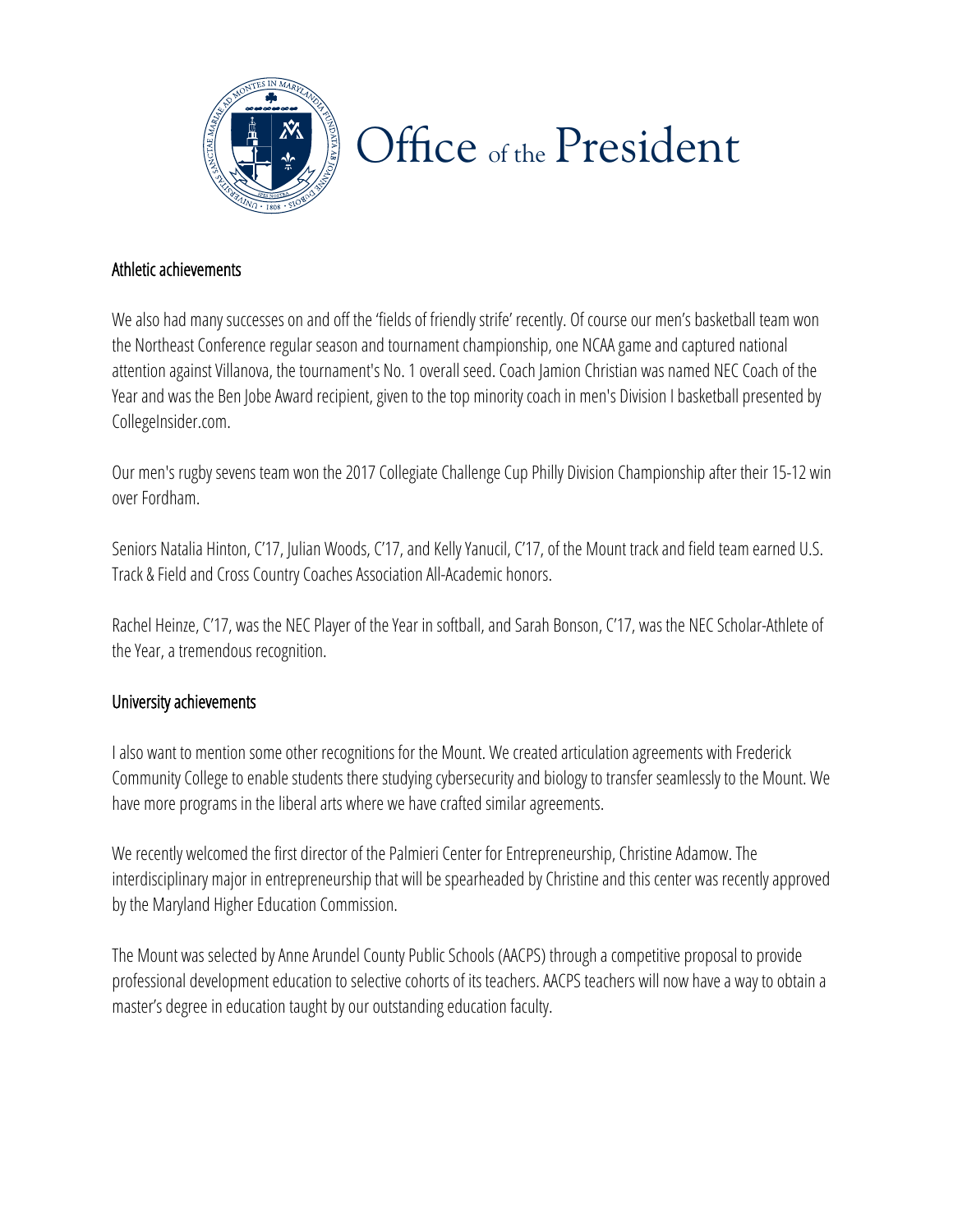

For the first time, Money Magazine recognized the Mount on its "Best Colleges for Your Money for 2017," list. Making this is not easy. Money evaluated 2,400 colleges and universities on four factors including financial stability and graduation rates, and only one-third of the initial group made the final list.

In U.S. News & World Report's Best Colleges 2017 list, Mount St. Mary's University is ranked 27th among 130 institutions in the north region's colleges and universities. MSMU was also rated in the top 15 in Best Colleges for Veterans.

The Mount was recognized as a "Great College to Work For" in the category of Tenure Clarity & Process by Modern Think, a research company working in association with the Chronicle of Higher Education.

Finally, we officially finished the monitoring report process that we were directed to do by our accrediting body in early 2016. The Middle States Commission formally voted in June to accept our monitoring report and not require any follow up action until our next normally scheduled review. Thank you to everyone who worked so hard on our follow up actions.

## Alumni achievements

I want to recognize a few of our alumni who had recent notable achievements. Dr. David Ginty, C'84, now at Harvard was elected to the National Academy of Sciences, a great honor. Nancy Abu-Bonsrah from the Mount Class of 2012 is the first African-American woman to earn a residency in neurosurgery at Johns Hopkins School of Medicine. Karen Dahut from the Class of '85 was named executive vice president of Booz Allen Hamilton. Tamika Tremaglio, class of '92, now leads Deloitte & Touche LLP's greater Washington practice. The senior class president from 2017, Lou Tonon, is an entrepreneur and co-founded Campus Drive, in an effort to create an Uber-like service specifically to serve college campuses. And Charles Haberkorn, C'80, was named CEO of Knouse Foods Cooperative, Inc.

## Fr. Stanley Rother, S'63

23 in his home diocese of Oklahoma City. Eternal Word Television Network (EWTN) recently completed a documentary the story from Fr. Rother's life and times at the Mount, to his incredible story of faithful service to his people in But our most significant alumni recognition has got to be hands down, Fr. Stanley Rother, seminary class of 1963, being declared a martyr - the first U.S.-born martyr - by Pope Francis. Fr. Rother will be beatified in a ceremony on September about Fr. Rother that stars our own Fr. Connor and Monsignor Baker from the seminary. They do a marvelous job telling Guatemala, all the way to his death, when he was assassinated by government forces there in 1981. The EWTN documentary will be aired twice close to September 23 and we will make sure you are notified of the dates and times.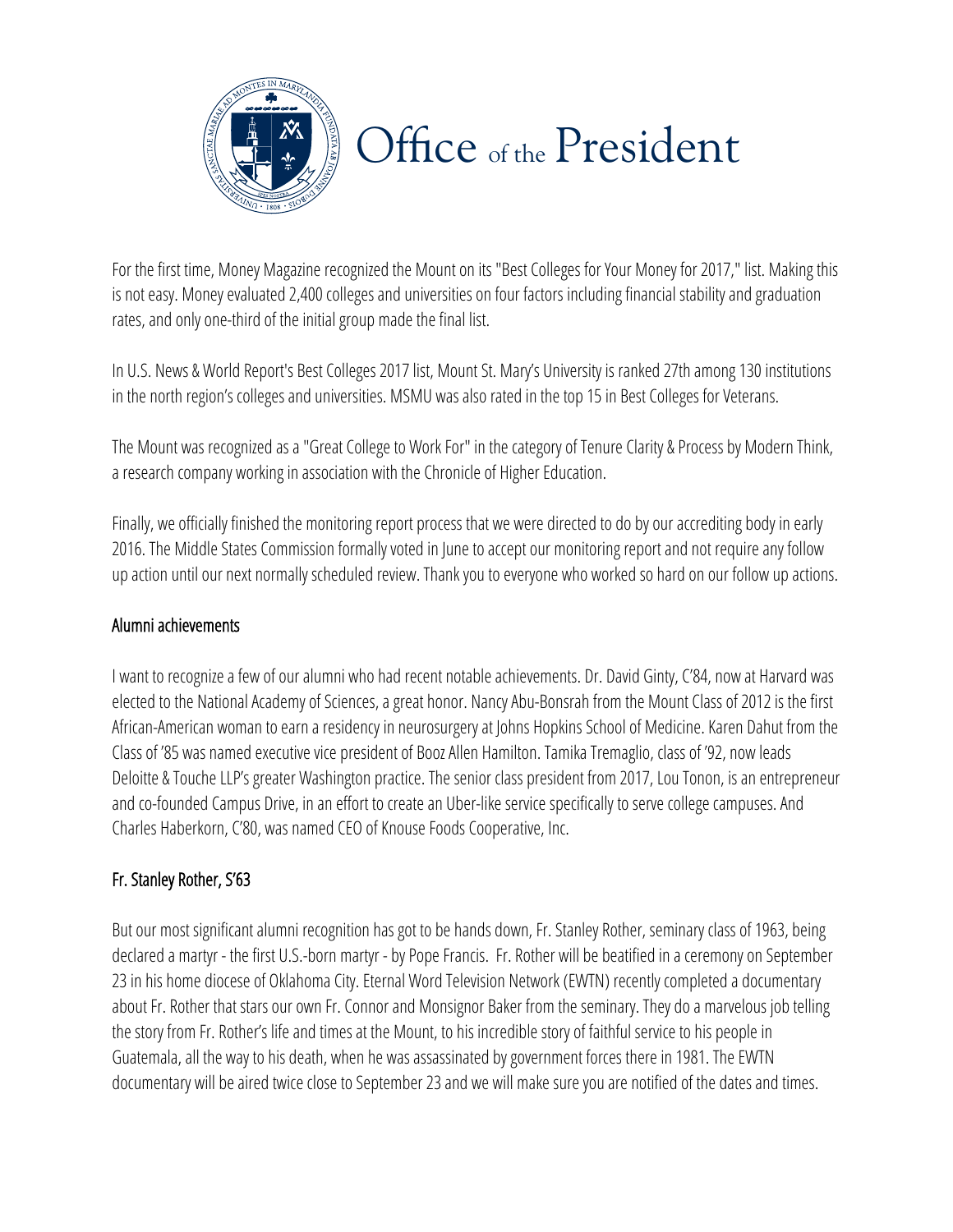

### **Imperatives**

I talked about this list of our imperatives for the future during my State of the Mount in January, and I want to discuss it now again. While maintaining our values as a Catholic, liberal arts institution, emphasizing teamwork and keeping students at the center of all we do, we need to:

- Grow total enrollment to increase net tuition revenue.
- Develop niche academic and other programs to improve our attractiveness to potential students.
- Diversify and innovate academic program delivery methods (how, when and where) to meet changing student market conditions (declining traditional residential undergraduate market, increasing demand for continuing education).
- Diversify revenue streams:
	- o Increase contributions from foundations, grants, research and new donors.
	- o Form partnerships to gain resources.
- Improve the quality of academic, athletic and seminary facilities, and our utility systems.
- Develop a strategic plan that charts the long-term path to accomplish the above.

These are essential for us to thrive in the future as the environment of higher education is changing.

We are working together to fulfill these imperatives in many ways, and I want to provide you an update on several key areas of focus over the past months. In particular, I will talk about the following: the strategic plan, academics, student enrollment, restructuring, Workday implementation, facilities and infrastructure, partnerships, and the Mount brand and marketing.

## Strategic plan update

(SPC) synthesized and learned from a number of major recent studies and documents, particularly the effectiveness and last spring in town hall formats. The model for planning is to form our vision of where we want to go, ensure we have the We have been working on the strategic plan for the past several months. The university's strategic planning committee efficiency review, our Middle States self-study, the data from SimpsonScarborough and feedback from discussions held right mission statement to help us get there, develop strategic goals to guide our major efforts, articulate objectives under each goal that are actionable and the attainment of which can be measured, and then determine the list of major activities that we need to undertake over the next five years to achieve these objectives.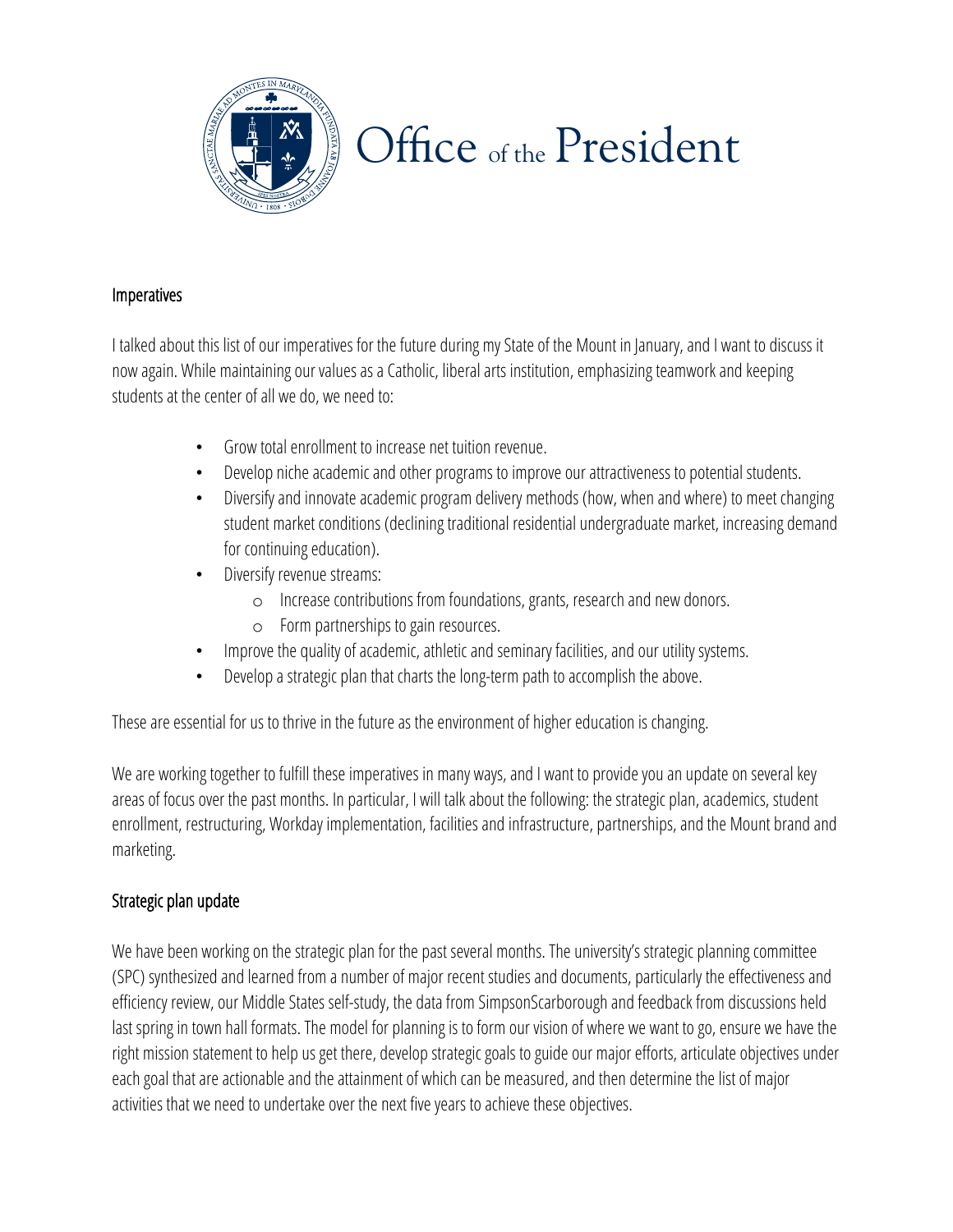

The Strategic Planning Committee was attempting to craft a vision statement a month or two ago and was struggling a bit. A vision statement is supposed to be aspirational, exude excellence and be consistent with institutional values. The SPC realized we did not have a statement of what we deeply value here at the Mount. Through discussion, input and feedback during recent town halls, we uncovered that we deeply value:

- Our Catholic heritage.
- Service to others.
- A student-centric focus.
- Our people.
- A transformative educational and campus environment.
- Teamwork.
- Stewardship.
- Open dialogue and inclusion.
- An ethical, competitive and entrepreneurial winning spirit.
- Honesty and integrity.

When I speak to many alums, they consistently say that there is "just something special about the Mount." With this definition of what we value, I believe we are coming to articulate what is special.

We now have a draft of a vision statement: Mount St. Mary's University will be the No. 1 <*Catholic university in our region\*>*, whose graduates are sought nationally as ethical, values-based team builders in service to God and society.

We are still looking at what we should aspire to be number one in, but we know the statement needs to be aspirational, inspire excellence as we want our graduates to be in demand nationally and have many of the things we value embedded within.

## Strategic priorities

and stewardship, and having a faith- and values-based campus environment for the next five years. We are now working With our Board's guidance, we have developed these three strategic priorities: student success, financial sustainability on defining strategic goals, objectives and activities within the framework of each of these strategic priorities and are seeking your input and participation during weekly town hall meetings over the next several weeks. The SPC is sending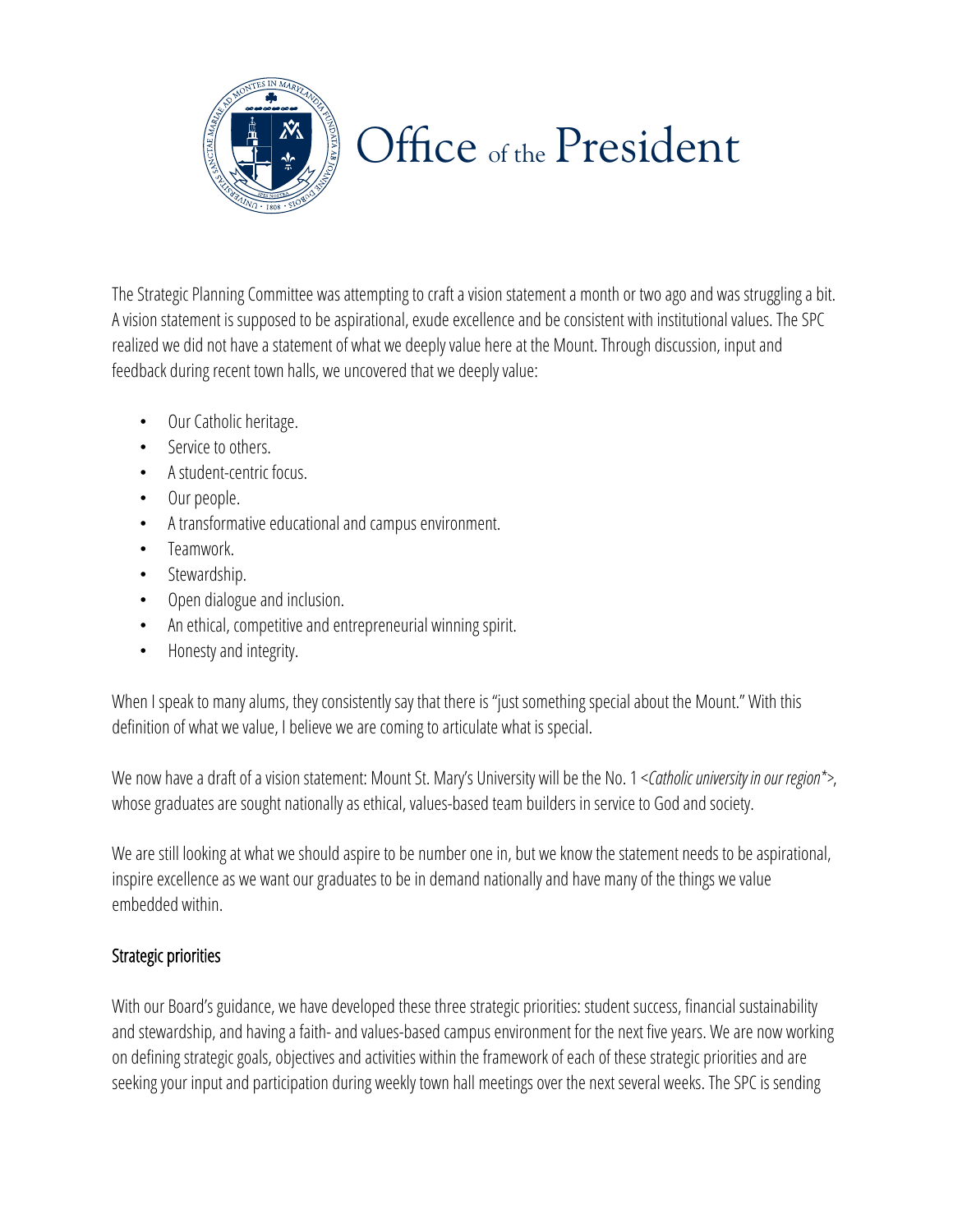

out an email every Friday with updated documents reflecting feedback and progress, and with information for the time and location of the following week's town hall. We are providing updates to the Strategic Planning Committee of our Board of Trustees and I will bring the overall plan to our full Board of Trustees for approval on October 16.

## Student enrollment

As you can see by the numbers here, we have made great strides in total student enrollment in the last year. We expect our full-time undergraduate enrollment to be about 100 more students than this time last year. Our freshman class that arrives on Friday will be over 100 more than last year's freshman class, transfer students will be close to double those of last year, and our retention rate should be about 5 percent higher. I want to thank everyone for your efforts in helping us recover our enrollments thus far. Our great admissions team really worked hard and the results show this. Our faculty and staff really helped make people feel welcome while visiting and answered questions from parents and prospective students. Tremendous efforts made by faculty and staff enabled us to retain a higher percentage of our students this year. From academic efforts led by the Center for Student Engagement and Success to improved policies and positive interactions with our student life representatives, everyone contributed to improved retention. This was a Mount effort and a Mount success; we need to keep this up.

Our Seminary, led so ably by Monsignor Baker, is attracting more men who want to be priests. We expect our graduate and continuing studies enrollment at our Frederick campus to be about the same this year, but I am very confident we can grow our enrollments there based on market analysis studies, and because of the great team we have in place there now.

## Athletic improvements

women's golf, and women's bowling. In future years, we are looking at adding women's volleyball, field hockey and water recruiting in this process, on average, have higher academic scores and they typically retain better than our average non-Please note the growth in NCAA student athletes. Last year, we embarked on a plan to grow student-athlete enrollments by adding additional sports and by growing team rosters, and it is working. In the fall 2015, we had 290 student-athletes, last year 330 and now 426. This year we elevated our women's rugby program from a club team to NCAA Division I and grew the size of select teams. Next year, men's soccer will compete as a Division I team, and we will add men's and polo but we have facility issues to address for each of these first. This growth plan is working and the students we are NCAA student-athlete. We will continue on this path. Thanks to everyone again for your efforts in helping recruit new students and retain our current students.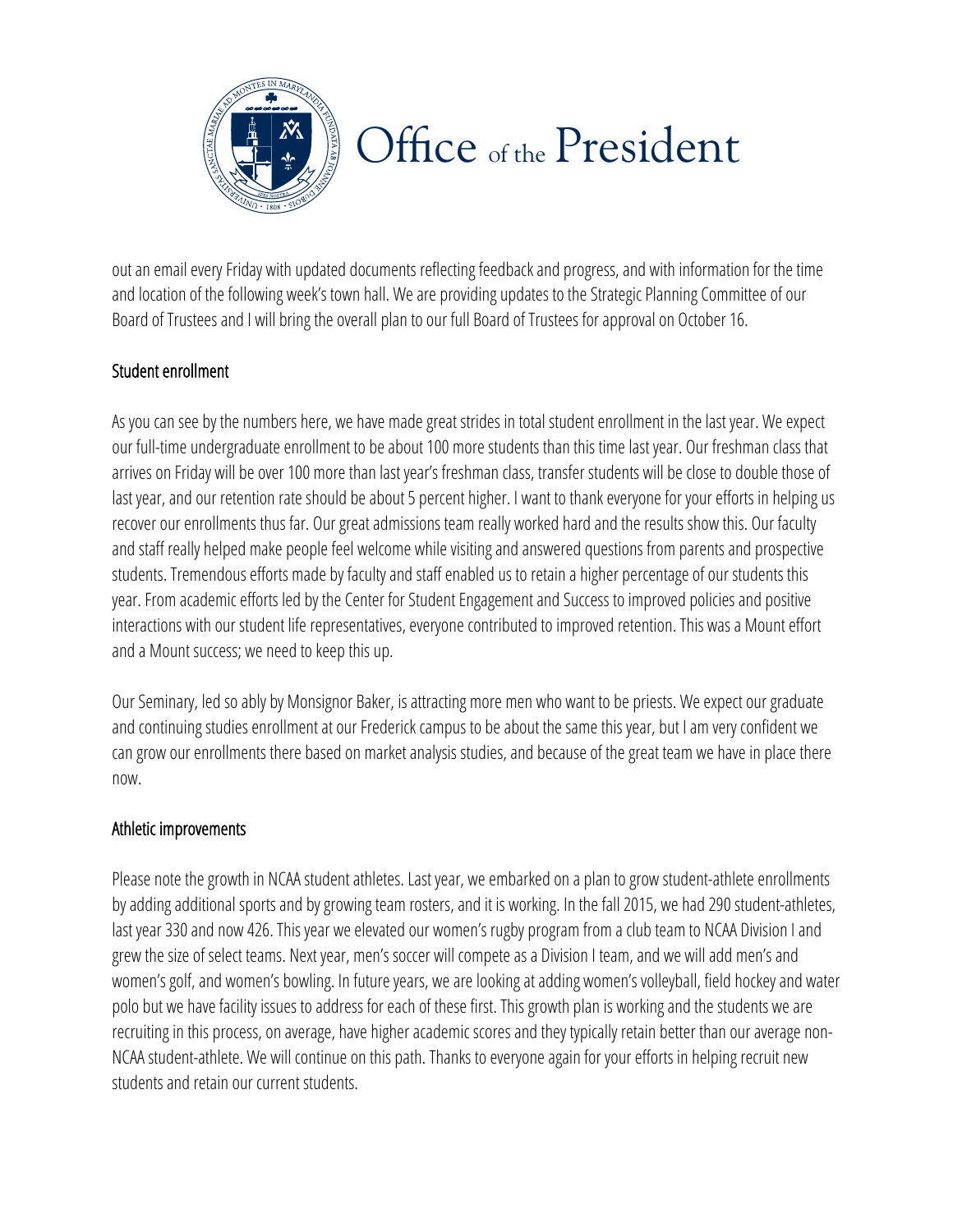

Our team of great academic faculty and staff have been working on a number of initiatives.

## Specifically, in preparing for the significantly larger freshman class, we have:

- Provided opportunities to explore intended majors and multiple areas of interest.
- Increased communication between faculty and support groups such as our Learning Services Center, CSES and Athletic Advising Staff.
- Created an increased number of smaller sections for First Year Symposia.
- Expanded the use of My Mount Hub app across campus.
- Provided access to non-Catholic church services in the area.

## In restructuring the team at our Frederick campus and ramping up recruitment and marketing resources to support growth, we have:

- Created a new division of Graduate and Professional Studies with an Academic Council in place, representing the various master degree programs being offered.
- Enhanced staff to develop and support student retention, enrollment and marketing efforts.
- Conducted marketing studies to better define our market.
- Planned to offer more undergraduate degrees at our Frederick campus.
- Planned to revamp, expand our master offerings.

## Through plans and programs to support retention efforts, we have:

- Developed various avenues for students to perform better.
- Provided study skills workshops through the core foreign language courses (headed by Christine Blackshaw).
- Provided study skills workshops through CSES and Learning Services.
- Implemented the Bridge Program beginning in the summer and extending to the fall (developed by Tim Fritz and Greg Murry).
- Provided enhanced Transition Program through Learning Services.
- Provided 23 sections of a one credit study/organization/time management course.
- Provided a one credit academic skills course through Learning Services for students currently on academic probation.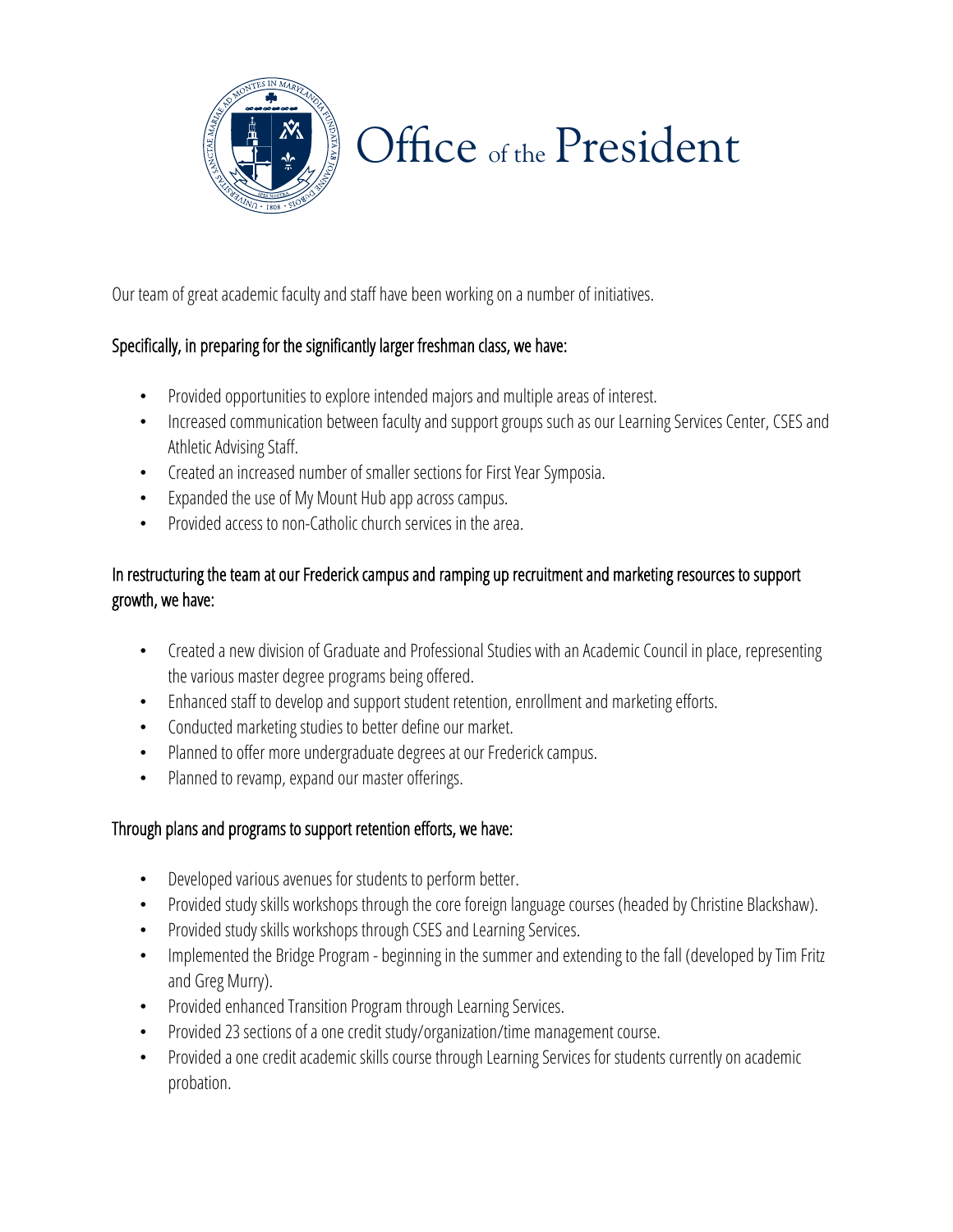

- Performed attendance tracking through CANVAS.
- Revamped and streamlined the Mount Care's process.
- Recruited more student peer mentors/student academic leaders.

## Through building a cybersecurity lab in Coad, we have:

- Provided hands-on learning experiences for our new curriculum in cybersecurity.
- Housed our computation and data analytics thus providing an integrated learning experience for our students.

## Our Division of Education is exporting our goodness by:

• Having our education team compete and be awarded a contract to deliver leadership development to Anne Arundel Public School teachers and they are exploring doing the same in Montgomery County.

#### New Initiatives:

- Continually exploring new, innovative ways to improve the classroom learning experience as well as ways to increase retention and student success.
- Collaborating between the provost's team and Student Life. This continues to grow and produce positive results.

## Organizational structure

Studies at the Frederick campus reporting to the provost in order to provide greater institutional focus to this area of Assessment by restructuring existing offices and personnel to bring research, assessment and analytics functions together In order to improve our effectiveness while also trying to make us more efficient, I have been looking hard at our organizational structure and made some changes this year, and will continue to look at our structure. Our School of Education and Human Services changed to the Division of Education reporting to the provost; Dr. Barb Marinak leads the division. Dr. Barbara Martin Palmer became a University Professor and is chair of the Institutional Effectiveness and Assessment (IEA) Committee and serves as our accreditation liaison, in addition to faculty duties. The department of sociology moved to the College of Liberal Arts. We established the Division of Graduate, Continuing and Professional potential growth; Dr. Carol Rinkoff leads the division. I also established the Office of Institutional Effectiveness and under one umbrella; Dr. Jeff Simmons leads the office, which reports to Wayne Green, Chief of Staff.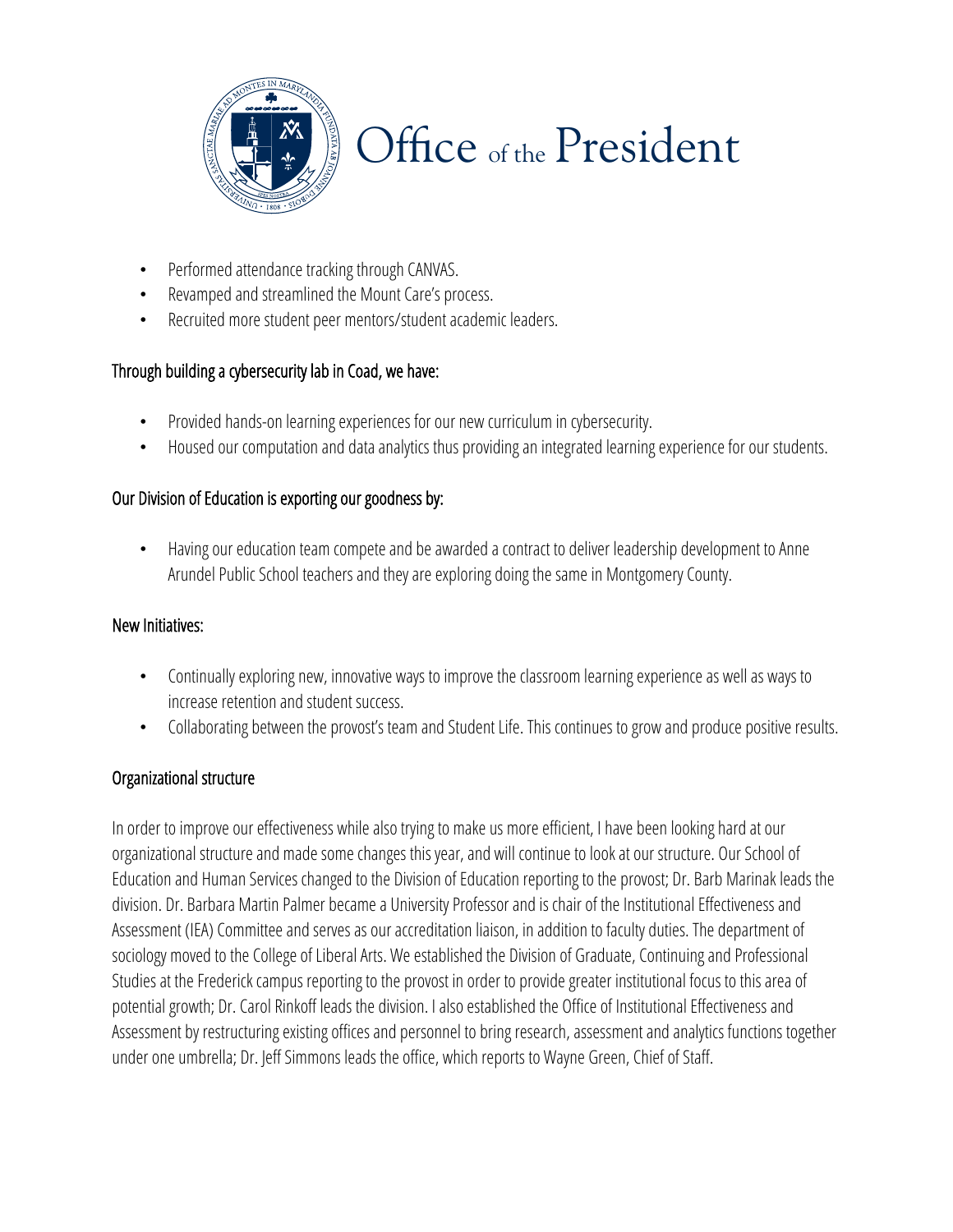

## **Workday**

We have been implementing the Workday enterprise resource management system. This is a significant institution-wide effort that requires many extra hours and extraordinary efforts by several people. We implemented the initial modules of finance and human resources. Workday will give us greater visibility and transparency on how we are using our most important resources: people and dollars.

Although some of you may experience an increase in the vigilance required to review and approve time and expenses, this is part of good stewardship. The system has already eliminated hundreds of hours of paper forms processing and redundant manual data entry.

We experienced some difficulties with one of our contractors which has delayed deployment of some features. Shortly after launch, as a result of a phishing attack on our cyber network, some users inadvertently exposed their accounts and passwords allowing unauthorized access; however, we have had no reports of material losses and we provided these employees ID theft support. Before Workday, due to manual processes, every time we added a substantial number of students, we had to add back-office staff. Now we can grow enrollments while limiting administrative growth and focus more dollars on direct student impact.

## Facilities and infrastructure

I'd like to talk about our facilities and infrastructure now. We partnered with Johnson Controls, who completed a detailed study of our utility systems, and we are seeking to implement a \$7 million renovation and upgrade project over one year that will be paid for by future energy savings. The project will focus on HVAC and electrical systems and controls.

Over the next few years, we need to build more academic space; expand and improve our athletic facilities to support the growth I spoke of before; perform needed, major renovations to the seminary building; renovate St. Mary's Chapel; and increase the devotional space in the Grotto to accommodate its 300,000 annual visitors.

We are embarking on a three-year comprehensive campaign called Forward! Together as One, growing in mind, body million from the state of Maryland projected in the year 2020. We will use this to do a major renovation and slight and spirit. Through this campaign we plan to also raise an additional \$4 million, which we be used to match a grant of \$4 expansion of the Academic Center.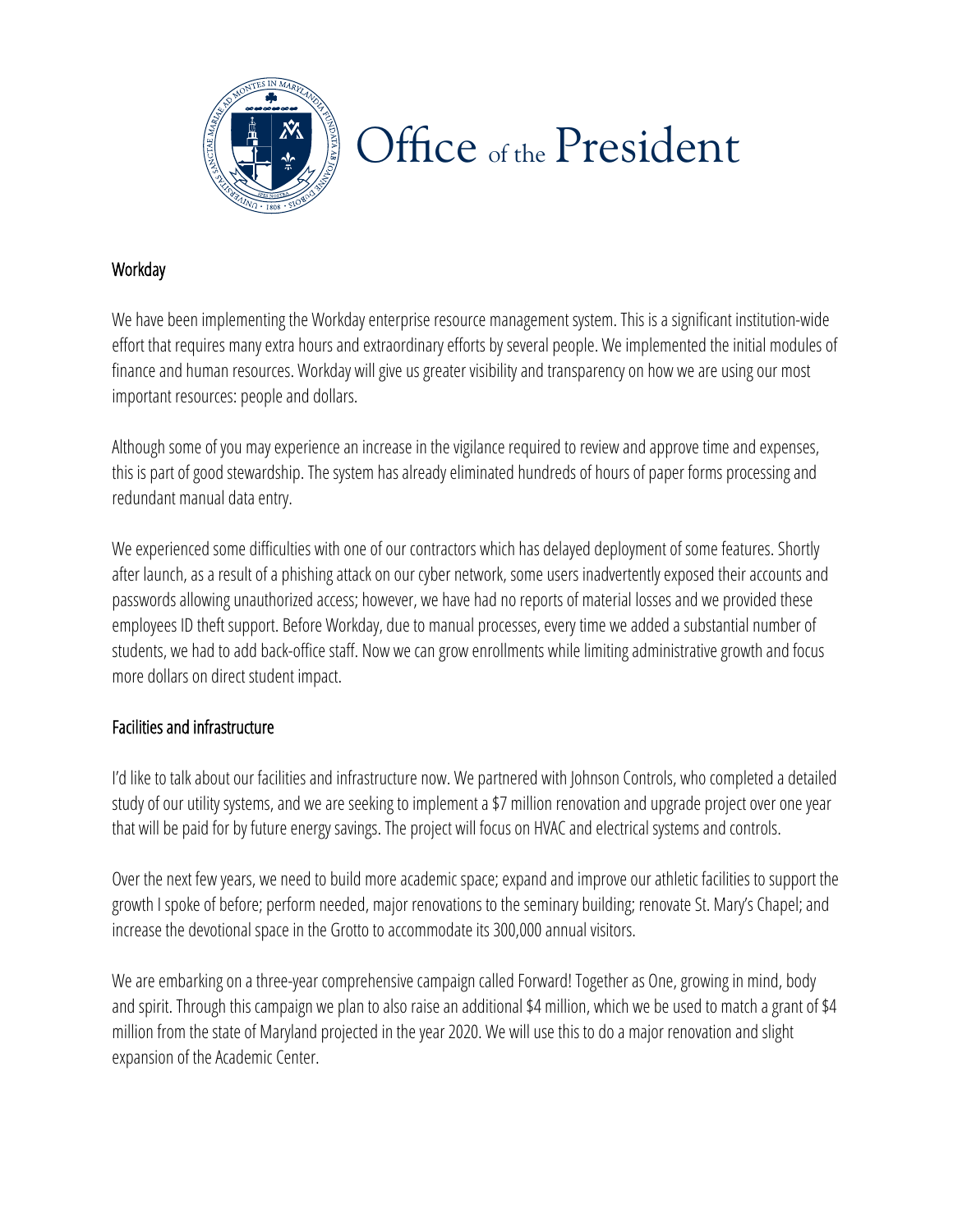

### **Partnerships**

One of the imperatives for our future I spoke of before is entering partnerships to bring needed resources to the Mount with limited cost outlay. We are working, in particular, on these three potential partnerships:

Seton-Dubois: A proactive collaboration among Mount St. Mary's University, the Daughters of Charity, and other organizations who profess a common vision and shared mission to serve the Church. Seton-DuBois will provide the broader community with expanded learning and service opportunities, e.g., the Service Semester and the Pastors & Stewards online education effort for parishes.

Solar Farm: A project to upgrade the panels in our solar farm to increase total power generation capacity of the field while reducing the footprint. The funding partner sought is the Department of Defense who will receive access to some power; our goals are to make us self-sufficient for electric power needs and to gain back some land for athletic fields.

Frederick Regional Health System (FRHS): FRHS will initially provide improved medical support to student-athletes in conjunction with our athletic training staff. Our long-term goal is for improved quality and availability of health care for all of our students, including improved health care facilities funded in large part by a medical provider. New and enhanced academic programs in the health care field would be integrated into this effort.

## Marketing and branding

We have been working on creating a new way to market the Mount to prospective students and parents for quite some time. This began over a year ago and continues today. Based on a detailed market analysis, discussions with faculty, staff and students, and with alumni and others, we have arrived at these three themes to emphasize about the Mount in future marketing campaigns:

increasingly critical in our science- and technology-driven economy. With the unwavering support of committed faculty decision making in preparation for successful lives and careers. Rigorous academics and strength in STEM: Mount students choose from a wide variety of outstanding programs that prepare them to excel in not only foundational academic disciplines but also in emerging fields of study that are mentors, they embark on a challenging and inspirational academic journey that emphasizes critical thinking and ethical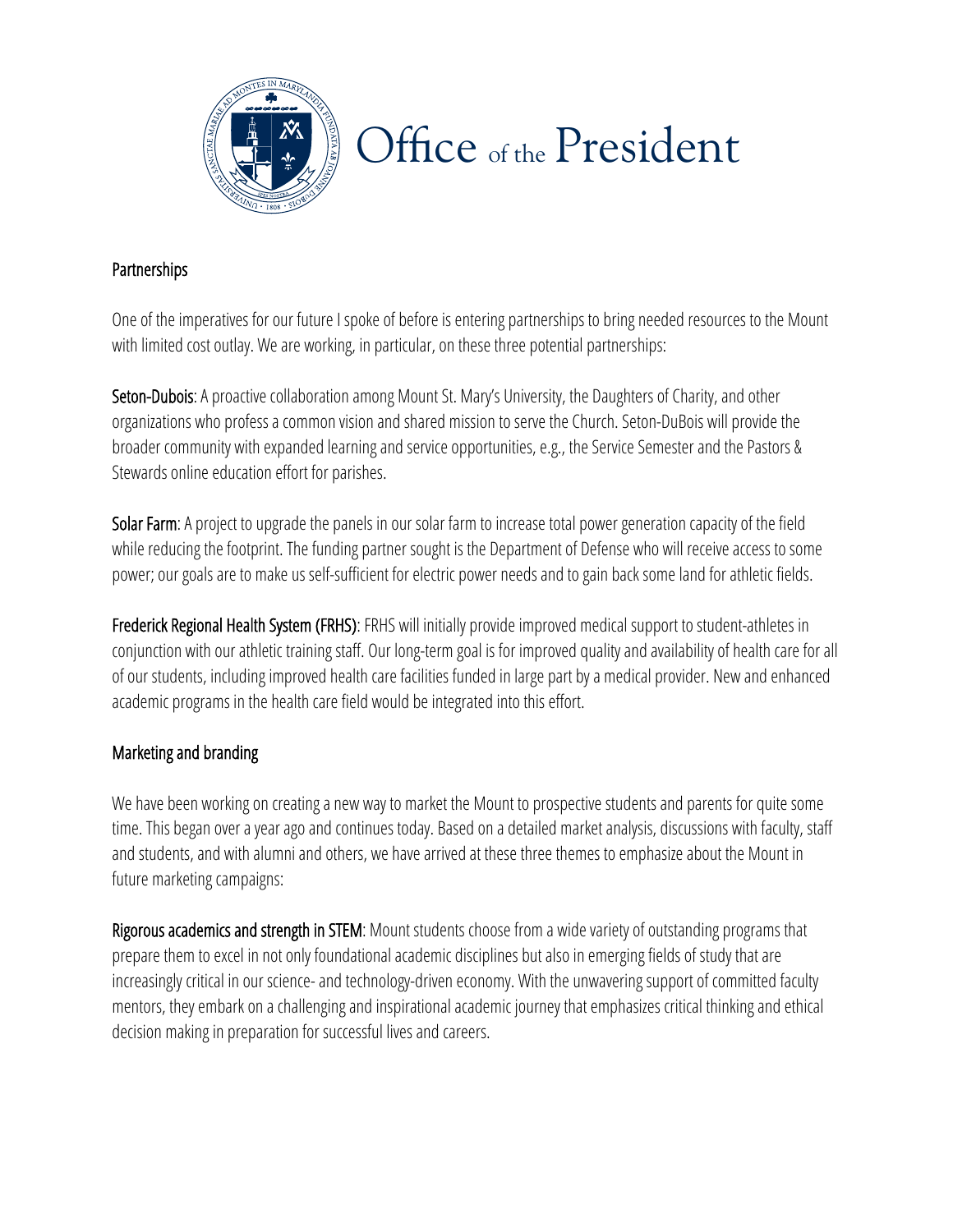

Exhilarating mountain campus: Our beautiful mountain campus environment allows students to engage in healthy activities that allow them to grow in mind, body and spirit.

Values-driven leadership: Mount students are truth-seekers and trailblazers. They believe in using their God-given gifts to promote justice and effect positive change in the world.

Using these themes, we developed a set of draft concepts for potentially marketing these themes with a contract partner, Up & Up. They and our marketing team have done focus groups with many of you to get feedback on these, and we will continue to refine these messages. You can see some examples on this slide. I like the impact of these simple statements. The overall lead message to be conveyed is Mount St. Mary's; Live Significantly.

### Important dates

As I close out, I want to highlight for you some of the many activities that will happen this semester:

| Freshmen Move-In Day                 | Aug. 18    |
|--------------------------------------|------------|
| Classes start                        | Aug. 21    |
| Convocation                          | Aug. 25    |
| Family Weekend                       | Sep. 15-17 |
| Fall Open House                      | Sep. 23    |
| Fallen Firefighters Memorial Service | Oct. 6-8   |
| Board of Trustees meeting            | Oct. 15-16 |
| Seminary Family Weekend              | Oct. 20-22 |
| Special Olympics & Day of Service    | Oct. 21    |
| Fall Sports Fest                     | Oct. 21    |
| Inauguration                         | Oct. 23    |
| <b>Ring Mass</b>                     | Nov. 4     |
| Fall Open House                      | Nov. 11    |
| Student Christmas Dance              | Dec. 1     |
| Final exams                          | Dec. 11-15 |

Finally, the commitment the cabinet and I have to you this year is for us to communicate better, collaborate more and be better customer servants for you.